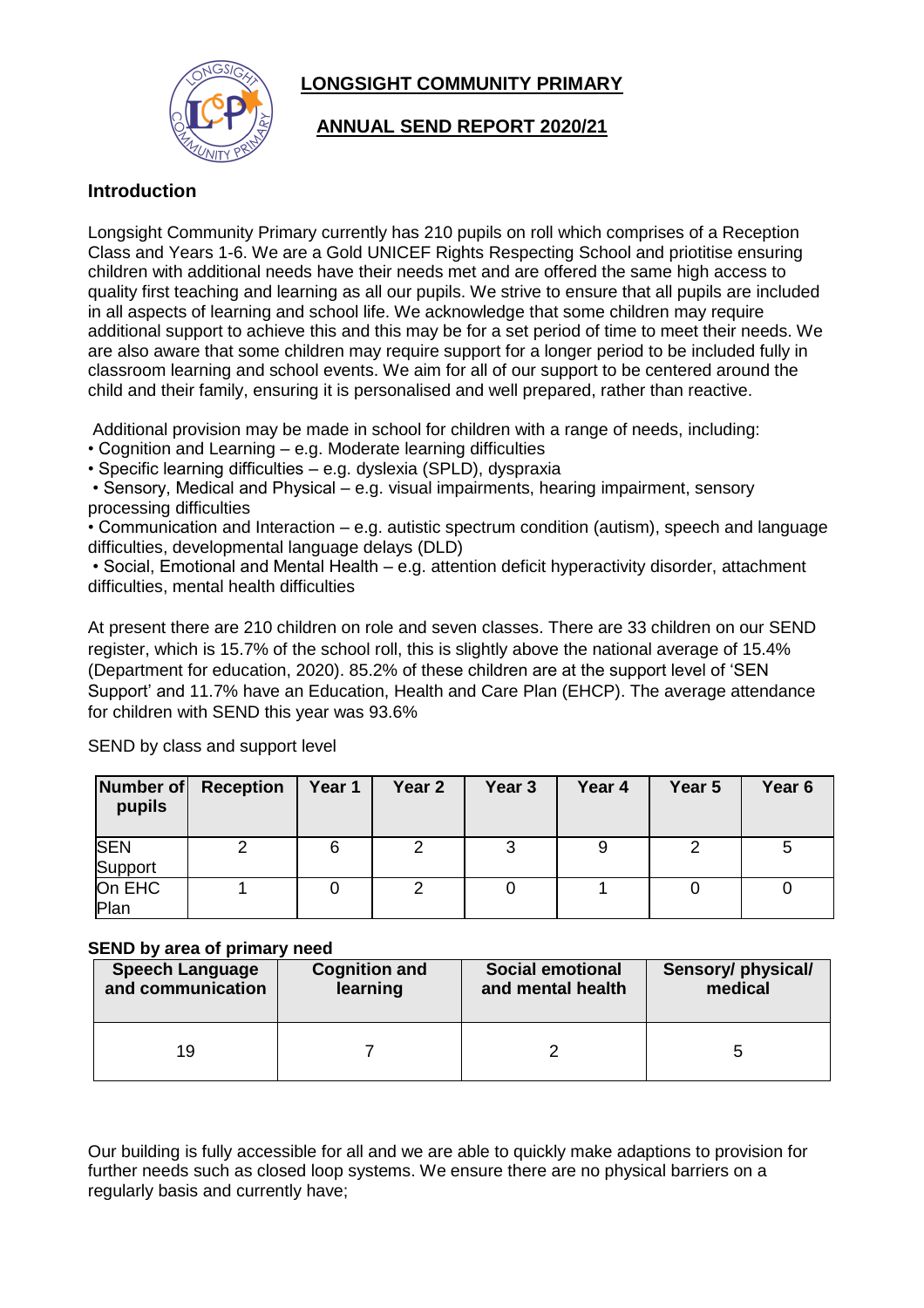- two disabled toilets
- a lift
- level floors and doorways
- wide doorways
- medical room with shower

### **Covid-19 Response**

During lockdown Jan/Feb 2021, all children with an EHCP were offered a place in school and those that accepted were in school full time. All children on the SEND register were also offered a place in school and those that accepted were in full time. A small number of children with additional needs were learning from home and accessing online learning alongside the rest of their class. TA2s rang home on a weekly basis to ensure the children's learning and progress and wellbeing is not of concern. Some children, with severe barriers to learning, had a paper work pack sent home each week, complied by a TA2 and regular phone calls home ensure this work is understood and completed. During this time, most agencies who visit school stopped their visits and were either conducting them online or had paused them. All children were having daily, online sessions with class teachers, including children with additional needs, so staff could ensure learning is interrupted as little as possible and so that staff could monitor children's wellbeing. The wellbeing of all students has been constantly monitored by support staff who regularly call families. Barriers to online communication were overcome through speaking online or individual online communication.

### **Identifying need**

We have high aspirations and ambitions for all our children and check progress regularly to ensure that all children meet their potential. We constantly monitor every child's wellbeing through the use of Leuvens scale assessments and plan support from a known member of staff if there are concerns. We have a wide range of identification methods that are used throughout the academic year. There are many ways that a child may be identified as having additional or Special Educational Needs, we broadly use these methods to initiate further exploration:-

- Liaison with previous Nursery or previous school
- Concerns raised by the Parent/Carer
- Concerns raised by the teacher
- Discussion with Senior Leadership Team at Pupil Progress meetings
- Discussion with SENDCo
- Liaison with external agencies
- Health diagnosis through the Paediatrician
- Diagnosis through a CAMHS assessment
- Assessment by a specialist teacher

We pride ourselves on building positive relationships with parents and families with open lines of communication. Parents can discuss any concerns with their child's teacher or SENDCo (Miss Vickers) These can be arranged at the school office or directly with the teacher via Class Dojo.

When a concern is raised the SENDCo works with the class teacher to complete an asses, plan, do, review (ADPR) cycle. The assessments vary depending on the child and the need but may include;

- Observation by the SENDCo
- Assessment tailored to area of concern (neurodiversity profiler, SLCN First response pack, Autism progression framework, Dyslexia screener)
- Observation/assessment by a specialist (Speech and Language therapist, Educational psychologist)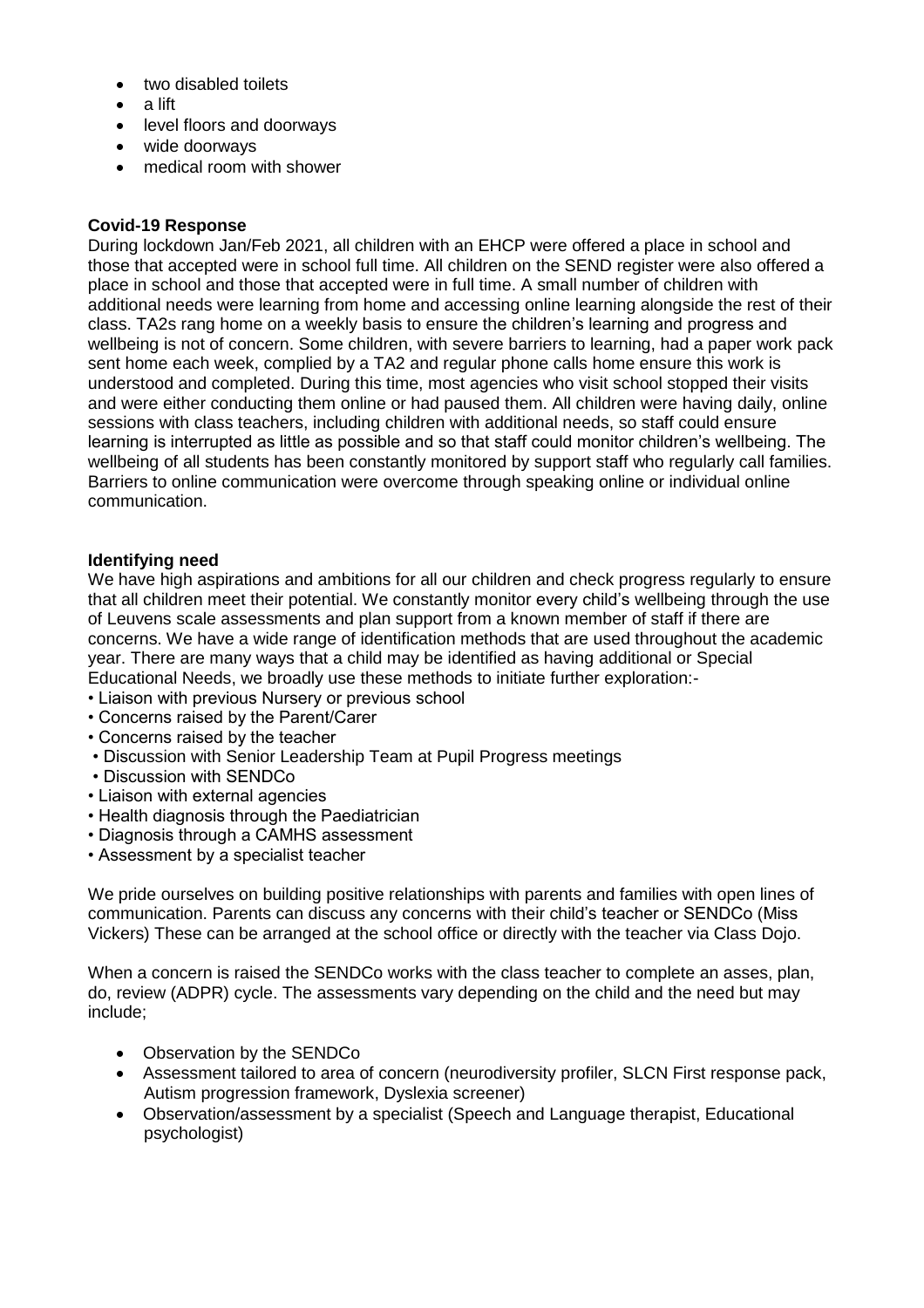### **Multi-agency interventions/support**

We work with a wide range of outside agencies to help identify and meet the needs of children and families. Many of the agencies also provide training to help develop our staff expertise. This training is regularly provided to all staff and additional support is programmed for specific staff in relation to the children in their class. A yearly audit helps identify the training needs of staff. The agencies we work with are wide ranging and help use to meet all children's needs, the agencies we have engaged with over the last year are;

- Educational Psychologist
- Early Help Targeted Support
- Speech and Language therapist school commissioned
- Lancastrian specialist support for Hearing Impaired Pupils
- Manchester healthy schools
- Manchester school nurse service
- Grange school outreach service
- CAMHs services
- The Manchester hospitals Sensory team

### **Planning to meet needs**

Our SENDCo oversees all support and progress of any child requiring additional support across the school and works closely with the class teacher. The class teacher will work with each child with SEND in their class to ensure that progress is made in every area. Each pupil's educational programme will be planned by the class teacher and discussed with the SENDCo and/or other agencies involved with the child. It will be differentiated accordingly to cater for the pupil's individual needs, following the three wave model. The strategies used in each wave of support are outlined in our whole school provision map, which is used to identify support for individual children and ensure we are prepared to meet a wide range of needs.

## Wave 1 – Quality First Teaching

We aim to ensure all children can access learning within the classroom. We have high expectations of all staff to support all children in the most appropriate way. Teaching inputs use a wide range of Kagan structures to engage and support children. Teachers include visuals on all presentations to help children access the lesson. All tasks are differentiated and children selfselect the task they will complete. Work is marked during the lesson to ensure instant feedback and identify those who need support. We encourage all children to participate in all activities and work hard to identify any adaptions than need to be made.

Wave 2 and 3 interventions take place for targeted pupils. Interventions include additional Language and Communication support and additional phonics and writing sessions. Support for emotional and social development takes place through our family support worker. Some children are targeted for Wave 2 interventions by the class teacher during our weekly Junior Jam sessions. We aim for interventions to incur minimal time out of class and to be consistently delivered by staff. An IEP provision map is written for all children whose needs are not met through quality first teaching. This outlines their strengths and needs and provides guidance for strategies and interventions that are used to support learning for that child. These are reviewed with parents and the child at parent meetings and during SEND review meetings.

When planning all support we ensure the child is at the center or to process by asking for their input, this is done through the creation of one page profiles at the start of the school year and individual meetings in each APDR cycle. We have developed the use of visuals to support children with a range of barriers to communicating their thoughts, feelings and ideas.

## **Wellbeing**

We are a caring and inclusive school, we welcome and celebrate diversity. All staff believe that children having high self-esteem is crucial to a child's well-being. We support and develop children's emotional well-being through a focus on their social and emotional aspects of learning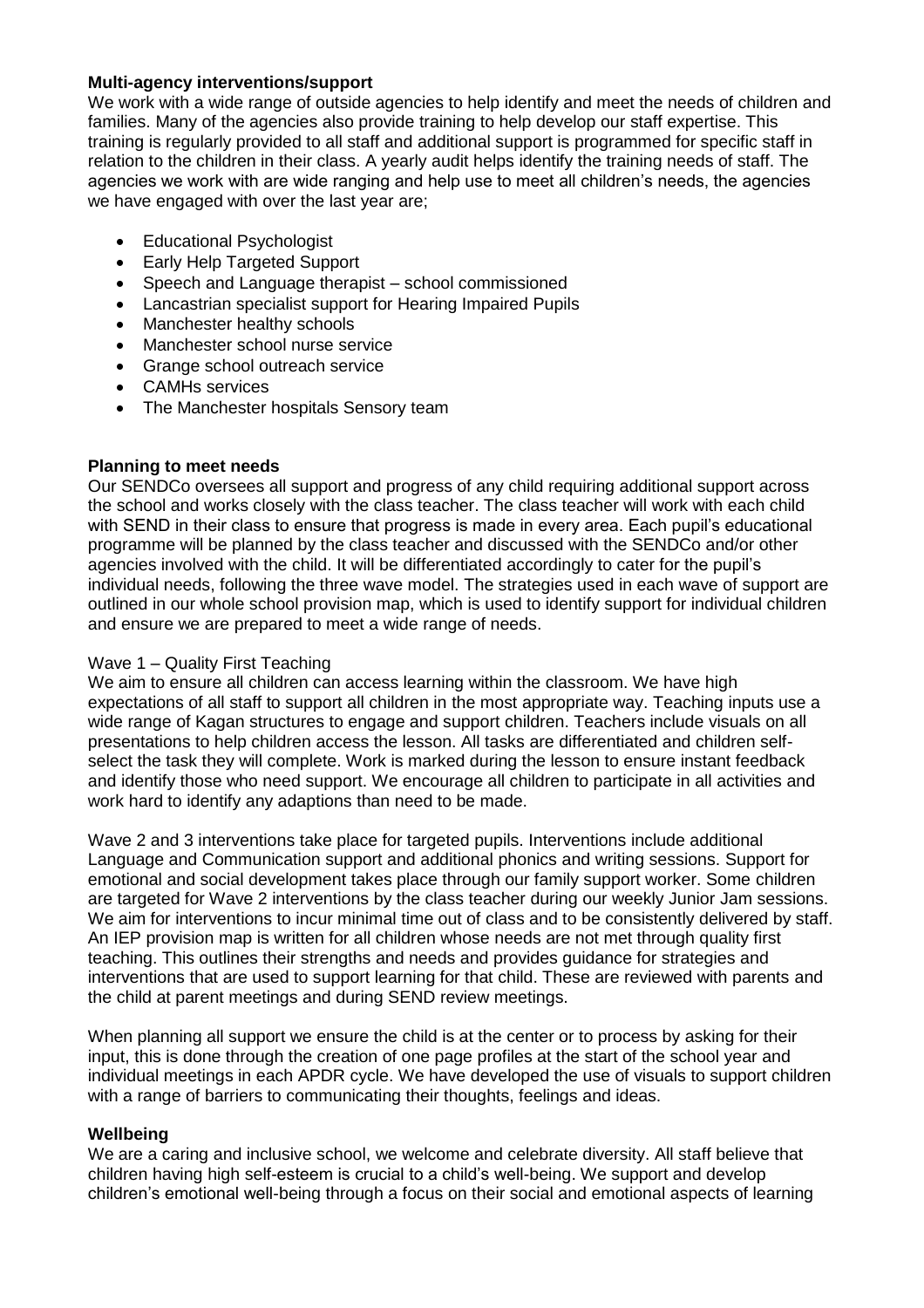(SEAL) this is an embedded part of our school ethos. All children learn about the Zones of Regulation, developing their emotional vocabulary and understanding of their own feelings and the feelings of others and their behaviour for learning. The well-being of all children is measured and tracked by staff each term, using the Leuven Scale. Some children benefit from access to weekly social skills and resiliency groups which are facilitated by trained TA2s. This year, each class will access a weekly Junior Jam session, for approximately 6 weeks. We offer Breakfast Club and a choice of after school cubs are on offer. We place a great emphasis on relaxing children and promoting their engagement with learning through regular meditation practice and developing a Growth Mind-set. We regularly ask for Pupil voice to allow the children to express what they want and need from their school. We take the Y6 class on a whole day trip to give them experience of learning outdoors and to develop their relationships with their peers and to push themselves out of their comfort zones. The school takes safeguarding including anti-bullying very seriously, throughout the school year, with a special focus during anti-bullying week and an ongoing focus on e-safety and preparing and safeguarding children for their inclusion digital world. The class teacher has overall responsibility for pastoral, medical and social care for every child in their class, therefore this is the parent's first point of contact. If further support is required the class teacher liaises with the SENDCo or the Family Support Worker for further advice and support.

#### **Medical needs**

If a child has a medical need, then a detailed care plan is compiled with support from the school nurse and in consultation with the parent. These are discussed with all staff involved with the pupil. Where necessary and in agreement with parents/carers, medicines are administered in school where a signed medicine consent form is in place to ensure the safety of both the child and staff member. Staff will be trained appropriately to care for specific medical needs from the health care professional involved or school nurse. All staff will be made aware of procedures to be followed in the event of an emergency.

#### **Communication**

The class teacher meets with parents at least on a termly basis (this could be part of a parents evening) to discuss your child's progress and needs and the support in place. For further information the SENDCo is available to discuss support in more detail. Early Help meetings will be offered to families who may benefit from additional support. Children with an Education and Health Care Plan (EHCP) will be invited to an annual review of the child's EHCP, to ensure the child's needs continue to be met and to share school and home experiences and views. We use phone calls or messages via Class Dojo to ensure we have regular contact with all parents, ensuring this is a balanced reflection of their child's time in school and not only negative communication.

#### **Moving between phases of education**

We encourage all new children to visit the school prior to starting when they will meet the Head teacher and class teacher. Reception children will have the opportunity to meet the Reception teaching team prior to starting in September through home visits. We stagger the start of reception using small groups so children can spend time with the staff and some peers in the new environment before building up to a full class for a whole day. We prioritise staff building relationships with children in this time to help them feel secure and settled.

When Year 6 children are preparing to leave us for secondary school, the class team, SENDCo, SLT and FSW will liaise with secondary schools and families to provide the appropriate amount of transition support and we will arrange additional visits for children who may need additional support. We liaise closely with staff when receiving and transferring children to different school ensuring all relevant paperwork is passed on and all needs are discussed and understood. During the summer term, time is given for teaching staff to meet with staff from the next year group in order to share information and strategies.